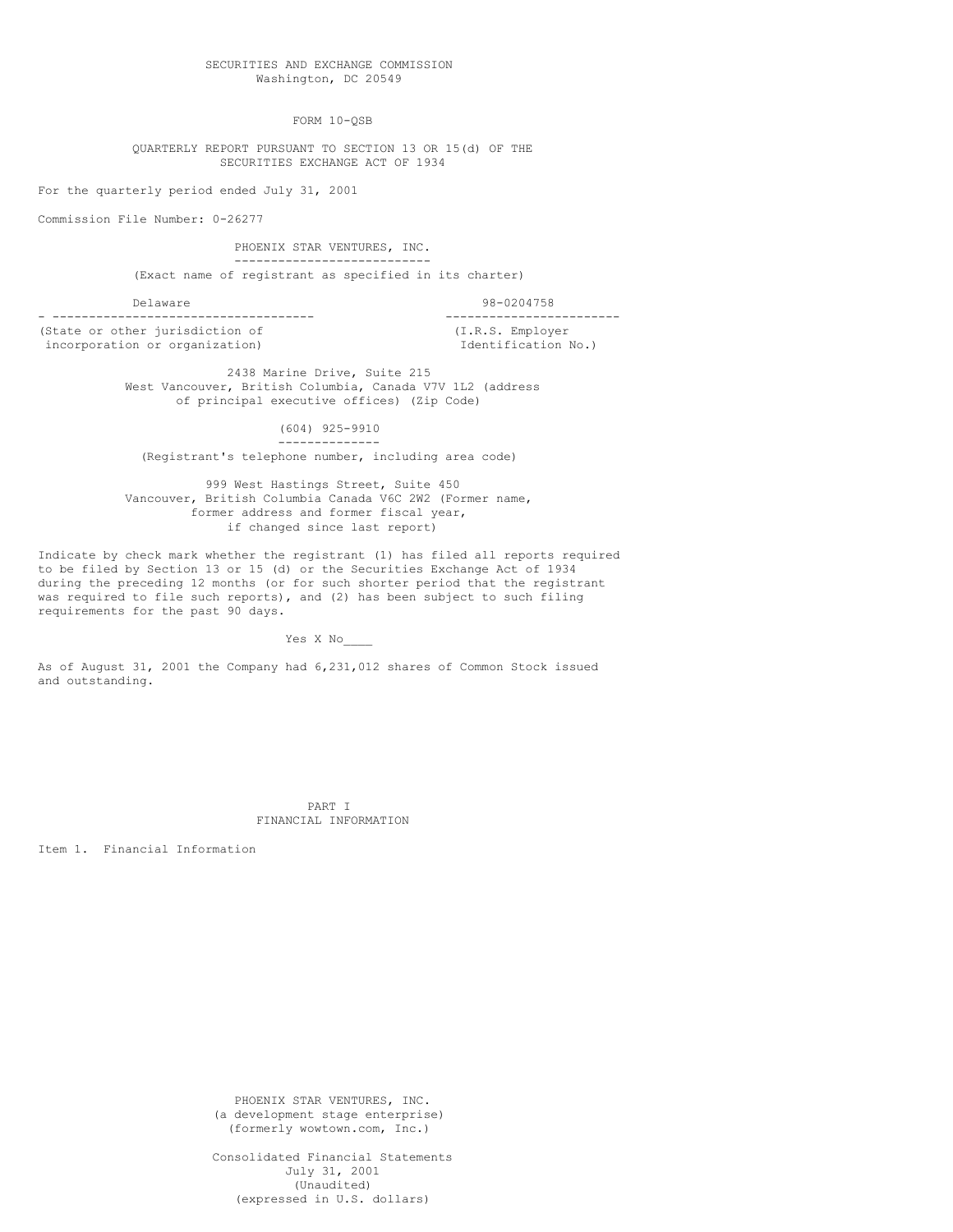### INDEPENDENT ACCOUNTANTS' REPORT

To the Board of Directors and Stockholders of Phoenix Star Ventures, Inc. (formerly wowtown.com, Inc.) Vancouver, B.C., Canada

We have reviewed the accompanying balance sheet of Phoenix Star Ventures, Inc. as at July 31, 2001 and the related consolidated statements of operations and cash flows for the three-month period then ended. These financial statements are the responsibility of the Corporation's management.

We conducted our review in accordance with standards established by the American Institute of Certified Public Accountants. A review of interim financial information consists principally of applying analytical procedures to financial data and of making inquiries of persons responsible for financial and accounting matters. It is substantially less in scope than an audit conducted in accordance with generally accepted auditing standards, the objective of which is the expression of an opinion regarding the financial statements taken as a whole. Accordingly, we do not express such an opinion.

Based on our review, we are not aware of any material modifications that should be made to such financial statements for them to be in conformity with generally accepted accounting principles.

/s/ N.I. Cameron Inc.

Vancouver, B.C. CHARTERED ACCOUNTANTS

September 5, 2001

PHOENIX STAR VENTURES, INC. (a development stage enterprise) (formerly wowtown.com, Inc.) Balance Sheet July 31, 2001 (Unaudited) (expressed in U.S. dollars)

ASSETS

| TOTAL ASSETS                                                                                          | \$                      |
|-------------------------------------------------------------------------------------------------------|-------------------------|
|                                                                                                       |                         |
| LIABILITIES                                                                                           |                         |
| CURRENT LIABILITIES<br>Accounts payable and accrued liabilities<br>Advances from stockholder (Note 7) | \$<br>128,006<br>30,324 |
| TOTAL LIABILITIES                                                                                     | 158,330                 |
| STOCKHOLDERS' DEFICIT                                                                                 |                         |
| CAPITAL STOCK (Note 5)<br>Authorized<br>30,000,000 common shares at par value of \$0.0001             |                         |

5,000,000 preferred shares at par value of \$0.0001 Issued  $6,231,012$  common shares 623<br>250 preferred shares 623 250 preferred shares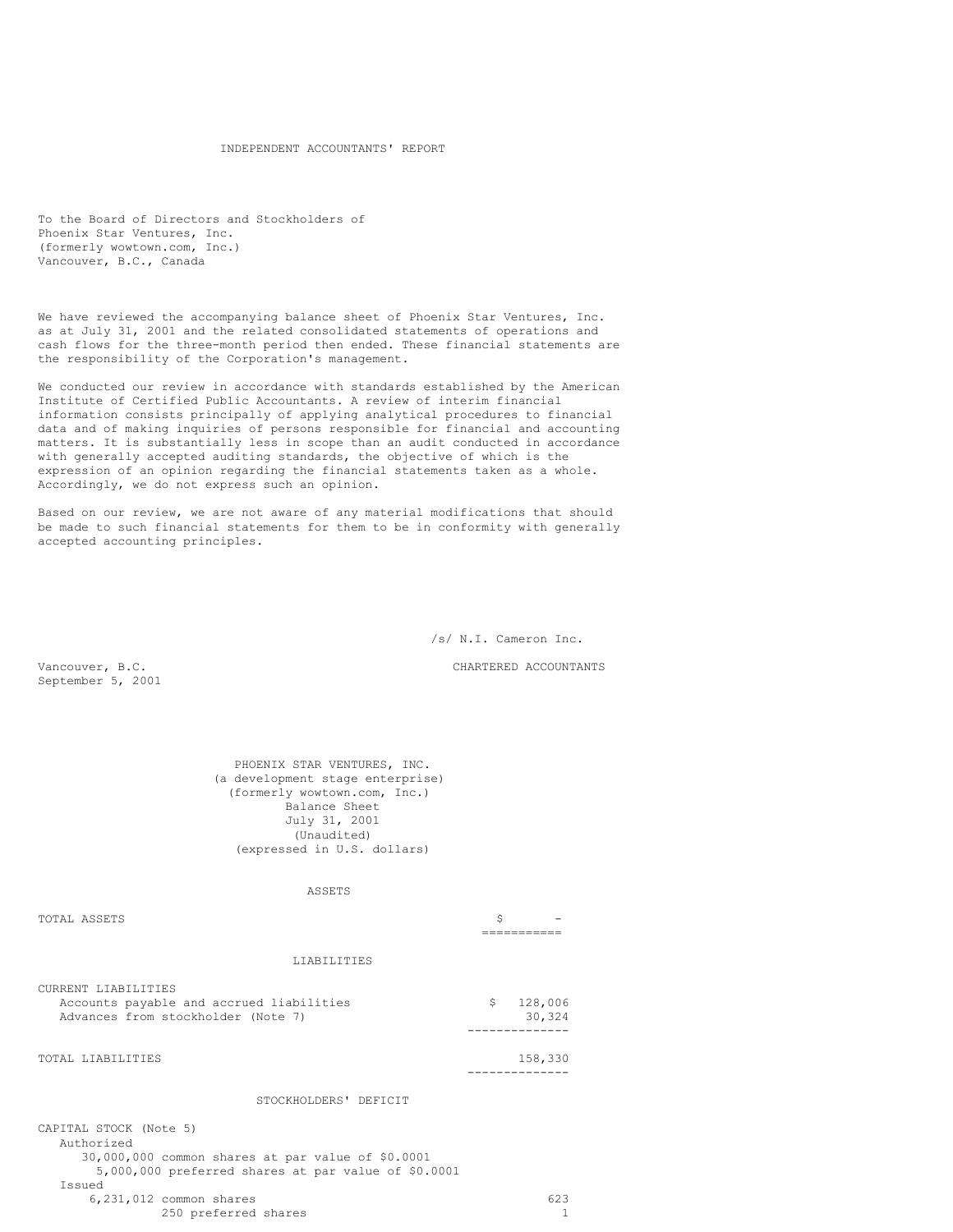| ADDITIONAL PAID-IN CAPITAL<br>DEFICIT ACCUMULATED DURING THE DEVELOPMENT STAGE | 1,941,644<br>(2, 100, 598) |
|--------------------------------------------------------------------------------|----------------------------|
|                                                                                |                            |
| TOTAL STOCKHOLDERS' DEFICIT                                                    | (158, 330)                 |
|                                                                                |                            |
|                                                                                |                            |
|                                                                                |                            |

GOING CONCERN (Note 2) COMMITMENTS (Note 11) CONTINGENT LIABILITIES (Note 10)

APPROVED BY THE DIRECTOR

<TABLE>

/s/ Stephen C Jackson \_\_\_\_\_\_\_\_\_\_\_\_\_\_ Director

The accompanying notes are an integral part of these financial statements.

## PHOENIX STAR VENTURES, INC. (a development stage enterprise) (formerly wowtown.com, Inc.) Consolidated Statement of Operations For the Three-month Period Ended July 31, 2001 (Unaudited) (expressed in U.S. dollars)

| $<$ S $>$                                                             | < <sub></sub>                             | <<                      | $<<$ C $>$                                                  | $<<$ C $>$                                                   |
|-----------------------------------------------------------------------|-------------------------------------------|-------------------------|-------------------------------------------------------------|--------------------------------------------------------------|
|                                                                       | Period Ended Period Ended June 9, June 9, |                         |                                                             | Three-month Three-month Period from Period from<br>2000 1999 |
|                                                                       |                                           |                         | July 31, July 31, to July 31, to July                       | 31,                                                          |
|                                                                       |                                           |                         | 2001 2000 2001                                              | 2000                                                         |
| OTHER EXPENSES<br>General and administrative                          |                                           |                         | $$12,029$ $$20,000$ $$211,648$ $$100,193$<br>-------------  |                                                              |
| TOTAL OPERATING EXPENSES                                              |                                           |                         | $$12,029$ $$20,000$ $$211,648$ $$100,193$                   |                                                              |
| OTHER INCOME<br>Interest                                              |                                           |                         | 468 2,187 2,094                                             |                                                              |
| NET LOSS FROM CONTINUING<br>OPERATIONS                                |                                           |                         | $(12, 029)$ $(19, 532)$ $(209, 461)$ $(98, 099)$            |                                                              |
| LOSS FROM DISCONTINUED<br>OPERATIONS                                  |                                           |                         | $-$ (366, 171) (1, 675, 688) (703, 998)                     |                                                              |
| NET LOSS FOR THE PERIOD                                               |                                           |                         | $$(12, 029)$ $$(385, 703)$ $$(1, 885, 149)$ \$ $(802, 097)$ |                                                              |
| $<$ /TABLE>                                                           |                                           |                         |                                                             |                                                              |
| NET LOSS PER SHARE FROM<br>CONTINUING OPERATIONS<br>Basic and diluted | ---------------------------               | $$(0.00)$ $$(0.01)$     |                                                             |                                                              |
| NET LOSS PER SHARE - Basic and diluted $$ (0.00)$ $$ (0.13)$          | ============================              |                         |                                                             |                                                              |
| WEIGHTED AVERAGE NUMBER OF<br>SHARES OUTSTANDING                      | ----------------------------              | 6, 231, 012 3, 042, 791 |                                                             |                                                              |

The accompanying notes are an integral part of these financial statements.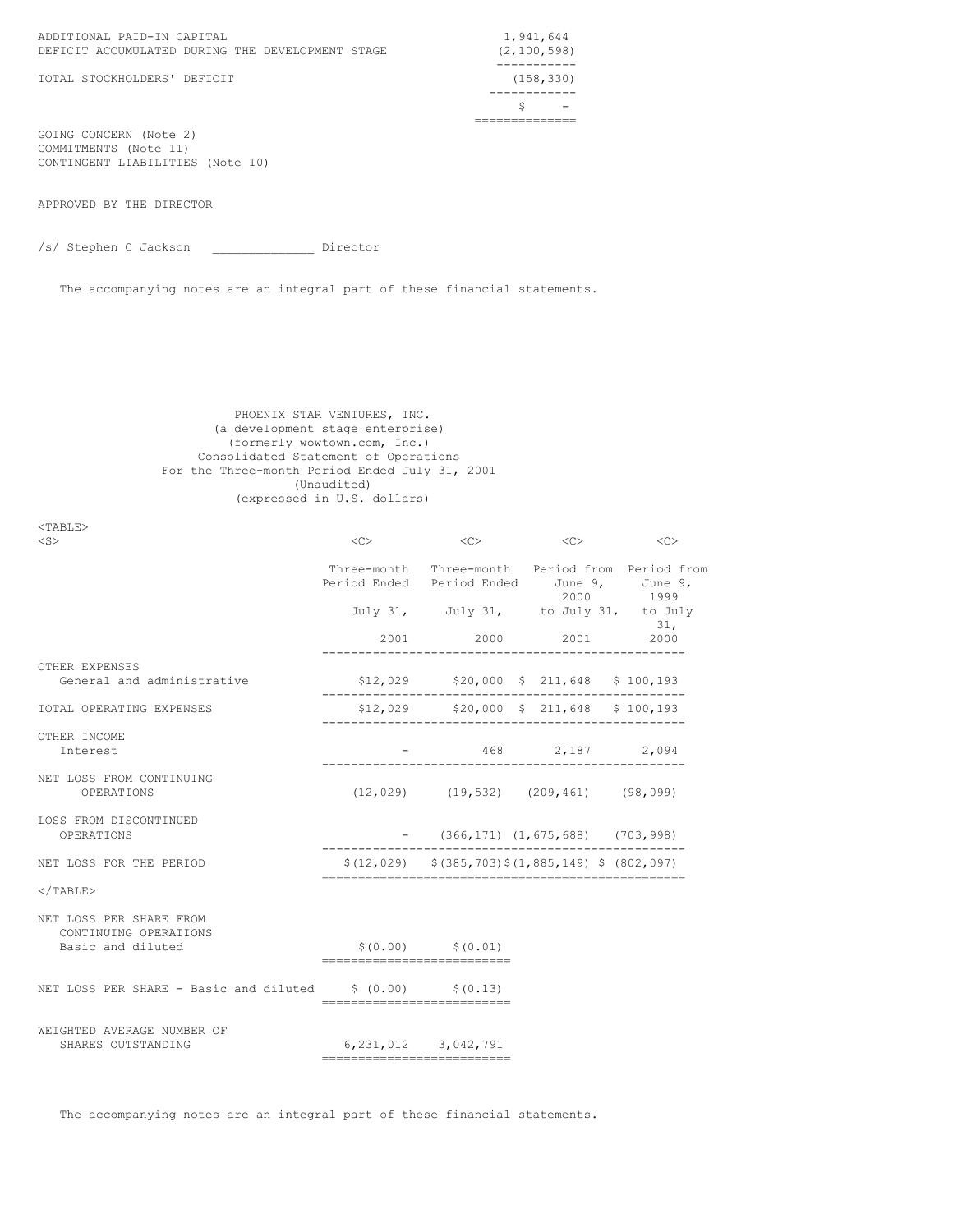## PHOENIX STAR VENTURES, INC. (a development stage enterprise) (formerly wowtown.com, Inc.) Consolidated Statement of Cash Flows For the Three-month Period Ended July 31, 2001 (Unaudited) (expressed in U.S. dollars)

 $<sub>TABLE</sub>$ </sub>

| $<$ S $>$                                                                                                                                                                                                               | < <sub></sub>            | <<                              | <<                                                    | <<                                                                       |
|-------------------------------------------------------------------------------------------------------------------------------------------------------------------------------------------------------------------------|--------------------------|---------------------------------|-------------------------------------------------------|--------------------------------------------------------------------------|
|                                                                                                                                                                                                                         | month<br>Ended           | month<br>Period Period<br>Ended | Three- Three- Period from<br>June 9, 1999<br>(date of | Period from<br>June 9, 1999<br>(date of<br>incorporation) incorporation) |
|                                                                                                                                                                                                                         | 2001                     | July 31, July 31,<br>2000       | to<br>July 31, 2001                                   | to<br>July 31, 2000                                                      |
| Cash Flows Provided by (Used in)<br>Operating Activities<br>Net loss for the period $\frac{12,029}{5,12,029}$ (385,703) $\frac{1,885,149}{5,149}$ (802,097)<br>Adjustments to reconcile net<br>loss to net cash used in |                          |                                 |                                                       |                                                                          |
| operating activities<br>Amortization<br>Non-cash marketing fees                                                                                                                                                         |                          | $-13,684$                       | 81,059                                                | 44,805                                                                   |
| in discontinued operations<br>Stock option compensation                                                                                                                                                                 |                          | 81,968                          | 858,617<br>11,950                                     | 100,647                                                                  |
| Loss on disposal of<br>capital assets                                                                                                                                                                                   |                          |                                 | 1,506                                                 |                                                                          |
| Changes in Operating Assets<br>and Liabilities                                                                                                                                                                          |                          |                                 | $(12, 029)$ $(290, 051)$ $(932, 017)$ $(656, 645)$    |                                                                          |
| Other receivables<br>Prepaid expenses and<br>deposits                                                                                                                                                                   |                          | (5, 165)<br>(62, 985)           | $\sim 100$                                            | (12, 595)<br>(89, 500)                                                   |
| Accounts payable and<br>accrued liabilities<br>Accounts payable to<br>related parties                                                                                                                                   | $\alpha_{\rm{max}}=0.01$ | 8,974 7,919<br>10,820           | 128,006 113,303                                       | 10,820                                                                   |
| Net cash used in operating<br>activities                                                                                                                                                                                |                          | $(3, 055)$ $(339, 462)$         | $(804, 011)$ $(634, 617)$                             |                                                                          |
| Cash Flows Provided by (Used in)<br>Investing Activities<br>Purchase of capital assets                                                                                                                                  |                          | (1, 028)                        | (29, 925)                                             | (29, 839)                                                                |
| Purchase and development of<br>intangible assets<br>Proceeds from sale of capital<br>assets                                                                                                                             |                          | (8,097)                         | (44, 545)<br>7,026                                    | (36, 821)                                                                |
| Net cash used in investing<br>activities                                                                                                                                                                                |                          | (9, 125)                        | (67, 444)                                             | (66, 660)                                                                |
| Cash Flows Provided by Financing<br>Activities<br>Proceeds from issuance of                                                                                                                                             |                          |                                 |                                                       | 150,000                                                                  |
| common stock<br>Proceeds from demand loan                                                                                                                                                                               | $\sim$ $ -$              | 150,000<br>100,000              | 150,000<br>200,000                                    | 100,000                                                                  |
| Advances from stockholder<br>Proceeds from issuance of<br>preferred stock                                                                                                                                               | 3,073                    |                                 | 30,324<br>500,000                                     | 500,000                                                                  |
| Net cash provided by financing<br>activities                                                                                                                                                                            | 3,073                    | 250,000                         | 880,324                                               | 750,000                                                                  |
| Effect of exchange rates on cash                                                                                                                                                                                        |                          | (701)                           | (8, 869)<br>-------------                             | 1,159                                                                    |
| Net Increase (Decrease) in cash<br>Cash at beginning of Period                                                                                                                                                          | 18<br>(18)               | (99, 288)<br>149,170            |                                                       | 49,882                                                                   |
| Cash (Deficiency) at end of Period                                                                                                                                                                                      |                          | $$ - $ 49,882$                  | \$                                                    | S.<br>49,882                                                             |
|                                                                                                                                                                                                                         |                          |                                 |                                                       |                                                                          |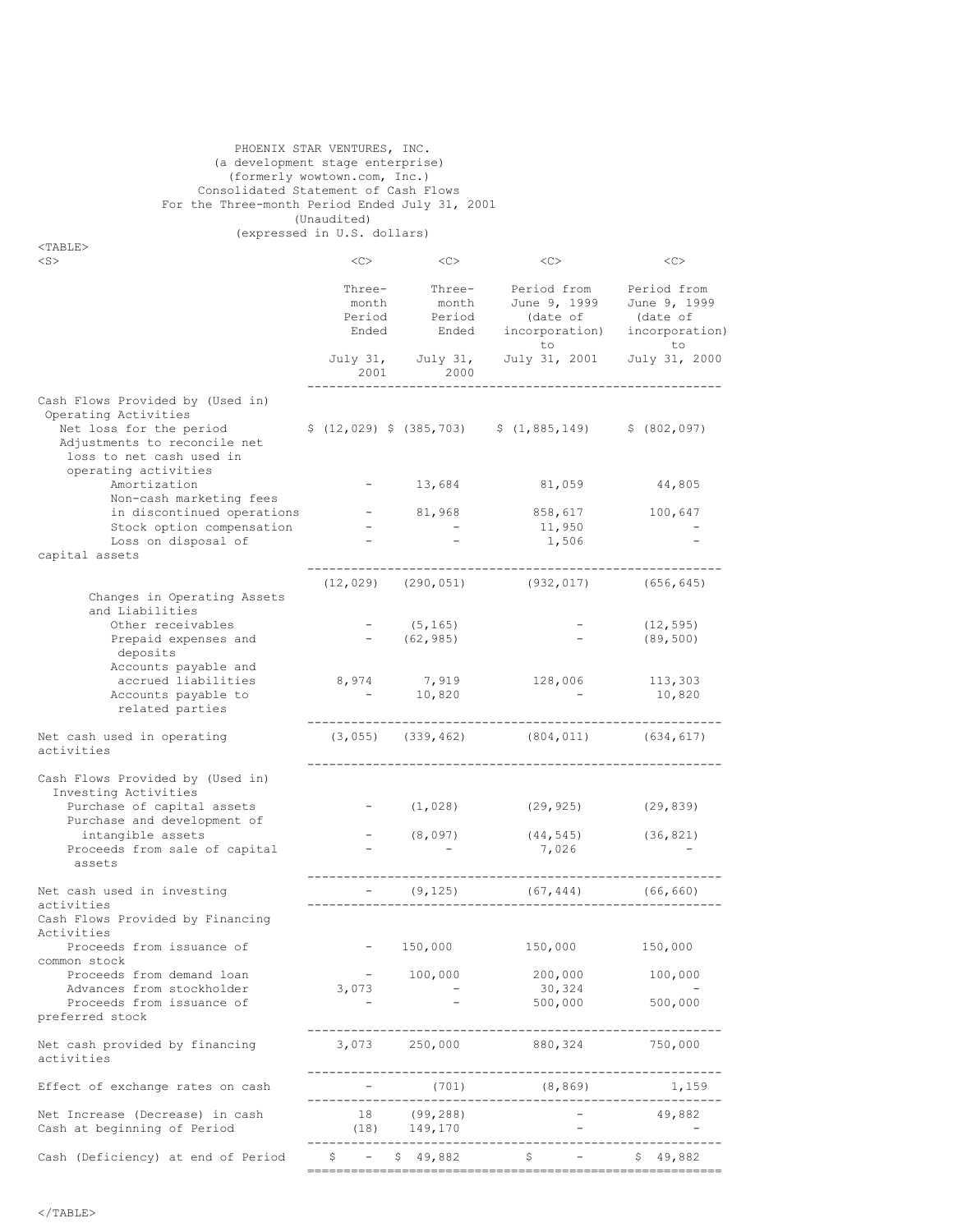PHOENIX STAR VENTURES, INC. (a development stage enterprise) (formerly wowtown.com, Inc.) Notes to the Consolidated Financial Statements July 31, 2001 (Unaudited) (expressed in U.S. dollars)

### 1. COMPARATIVE FIGURES

The financial statements for the period ended July 31, 2000 were reviewed by another firm of Chartered Accountants.

#### 2. NATURE OF OPERATIONS AND GOING CONCERN

On February 7, 2000, Paramount Services Corp. ("Paramount") acquired all the issued and outstanding shares of WOWtown.com (Nevada) Inc. ("WOWtown subsidiary") in exchange for 10,000,000 common shares, following which the name Paramount was changed to wowtown.com, Inc. ("wowtown parent"). As a result of this transaction, the former stockholders of WOWtown subsidiary obtained a majority interest in wowtown parent. For accounting purposes, the acquisition has been treated as a recapitalization of WOWtown subsidiary with WOWtown subsidiary as the acquirer (reverse acquisition) of wowtown parent. As wowtown parent was a non-operating entity, the reverse acquisition has been recorded as an issuance of 4,498,000 common shares for an amount of \$nil and the excess of liabilities over assets of \$28,471 has been charged to the statement of operations. The historical financial statements prior to February 7, 2000 , are those of WOWtown subsidiary. Pro forma information has not been presented as the recapitalization has not been treated as a business combination. The accounts of wowtown parent have been consolidated from February 7, 2000.

On March 5, 2001, wowtown.com, Inc. ("the Company") and its majority stockholder entered into an agreement to sell all of the issued and outstanding capital stock of WOWtown subsidiary to the Company's majority stockholder in exchange for the return of 9,500,000 (1,900,000 after reverse split - See Note 5) shares of the Company's common stock. This agreement was ratified by stockholders on April 4, 2001 and the sale completed on April 12, 2001.

On April 4, 2001, stockholders approved the change of name of the Company to Phoenix Star Ventures, Inc.

## Nature of operations

Until April 12, 2001, the Company's principal business activities included the establishment of Internet web site portals for certain cities and local communities in North America. The portals were intended to provide an Internet user with a local resource guide for the community. The portals would also offer services for the user and provide the user with discounts and savings for purchases made from merchants featured on the community portal site. All operations have now been discontinued.

> PHOENIX STAR VENTURES, INC. (a development stage enterprise) (formerly wowtown.com, Inc.) Notes to the Consolidated Financial Statements July 31, 2001 (Unaudited) (expressed in U.S. dollars)

## 2. NATURE OF OPERATIONS AND GOING CONCERN (Continued)

## Going concern

The Company has no revenues, has incurred operating losses on past operations and has no assurance of future profitability. The Company will require financing from outside sources to finance any of the Company's future operating and investing activities until sufficient positive cash flows from future operations can be generated. The Company's management plans to raise financing through the sale of equity. There is no assurance that financing will be available to the Company, accordingly, there is substantial doubt about the Company's ability to continue as a going concern. These consolidated financial statements have been prepared on the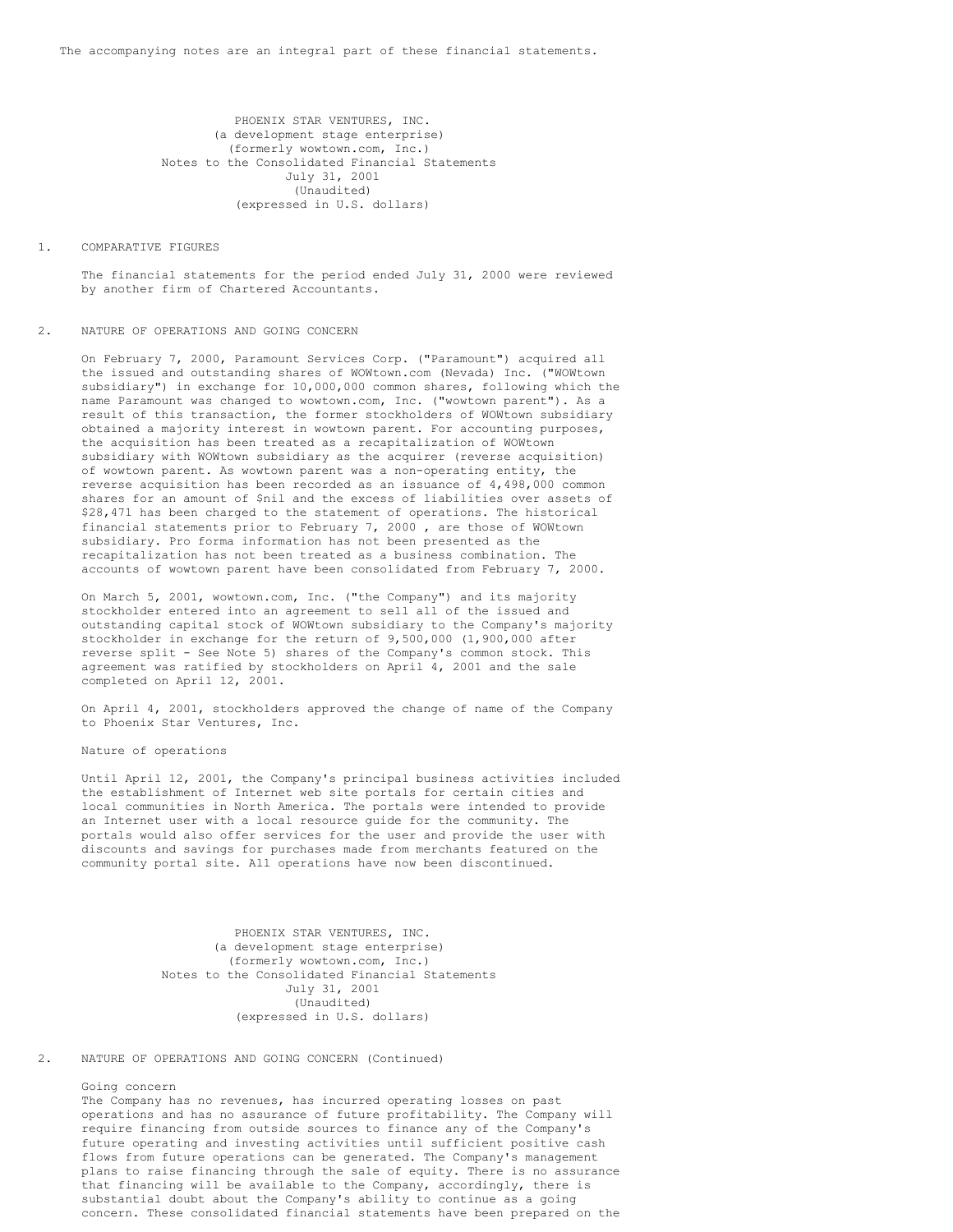basis that the Company will be able to continue as a going concern and realize its assets and satisfy its liabilities in the normal course of business, and do not reflect any adjustments which would be necessary if the Company is unable to continue as a going concern.

### 3. SUMMARY OF SIGNIFICANT ACCOUNTING POLICIES

### Development stage company

The Company's activities have primarily consisted of establishing facilities, recruiting personnel, development, developing business and financial plans and raising capital. Accordingly, the Company is considered to be in the development stage. The accompanying consolidated financial statements should not be regarded as typical for a normal operating period.

Basis of presentation These consolidated financial statements have been prepared in accordance with accounting principles generally accepted in the United States.

#### Basis of consolidation

The consolidated financial statements include the accounts of the Company and its wholly-owned subsidiary up to April 12, 2001. All significant intercompany transactions and balances have been eliminated on consolidation.

#### Use of estimates

The preparation of financial statements in accordance with generally accepted accounting principles requires management to make estimates and assumptions that affect the reported amounts of assets and liabilities and disclosure of contingent assets and liabilities at the date of the financial statements and the reported amounts of revenues and expenses during the reporting periods. Actual results may differ from those estimates.

> PHOENIX STAR VENTURES, INC. (a development stage enterprise) (formerly wowtown.com, Inc.) Notes to the Consolidated Financial Statements July 31, 2001 (Unaudited) (expressed in U.S. dollars)

## 3. SUMMARY OF SIGNIFICANT ACCOUNTING POLICIES (Continued)

Cash and cash equivalents Cash and cash equivalents consist of cash on deposit and highly liquid short-term interest bearing securities with maturities at the date of purchase of 90 days or less. Interest earned is recognized immediately in the consolidated statement of operations.

Capital and intangible assets Capital and intangible assets are recorded at cost less accumulated amortization. Amortization is provided on a declining-balance basis at the following rates:

| Furniture and fixtures        | 20 <sup>8</sup>    |
|-------------------------------|--------------------|
| Office equipment              | 20%                |
| Computer software and website |                    |
| development costs             | 100%               |
| Computer hardware             | 30 <sup>g</sup>    |
| Intangible assets             | $100$ <sup>2</sup> |

Additions are amortized at one half of the above rates in the year of acquisition.

## Website development costs

The Company accounts for website development costs in accordance with EITF 00-01, Accounting for Website Development Costs. As such, the Company capitalizes costs associated with website applications and infrastructure development as well as the initial graphics development stage in accordance with Statement of Position 98-1, Accounting for the Costs of Company Software Developed or Obtained for Internal Use.

## Impairment of long-lived assets

The Company reviews the carrying amount of long-lived assets in relation to their fair value whenever events or changes in circumstances indicate that the carrying amount of an asset may not be recoverable. The determination of any impairment includes a comparison of future operating cash flows anticipated to result from the use of the asset to the net carrying value of the asset. If an impairment exists the carrying value is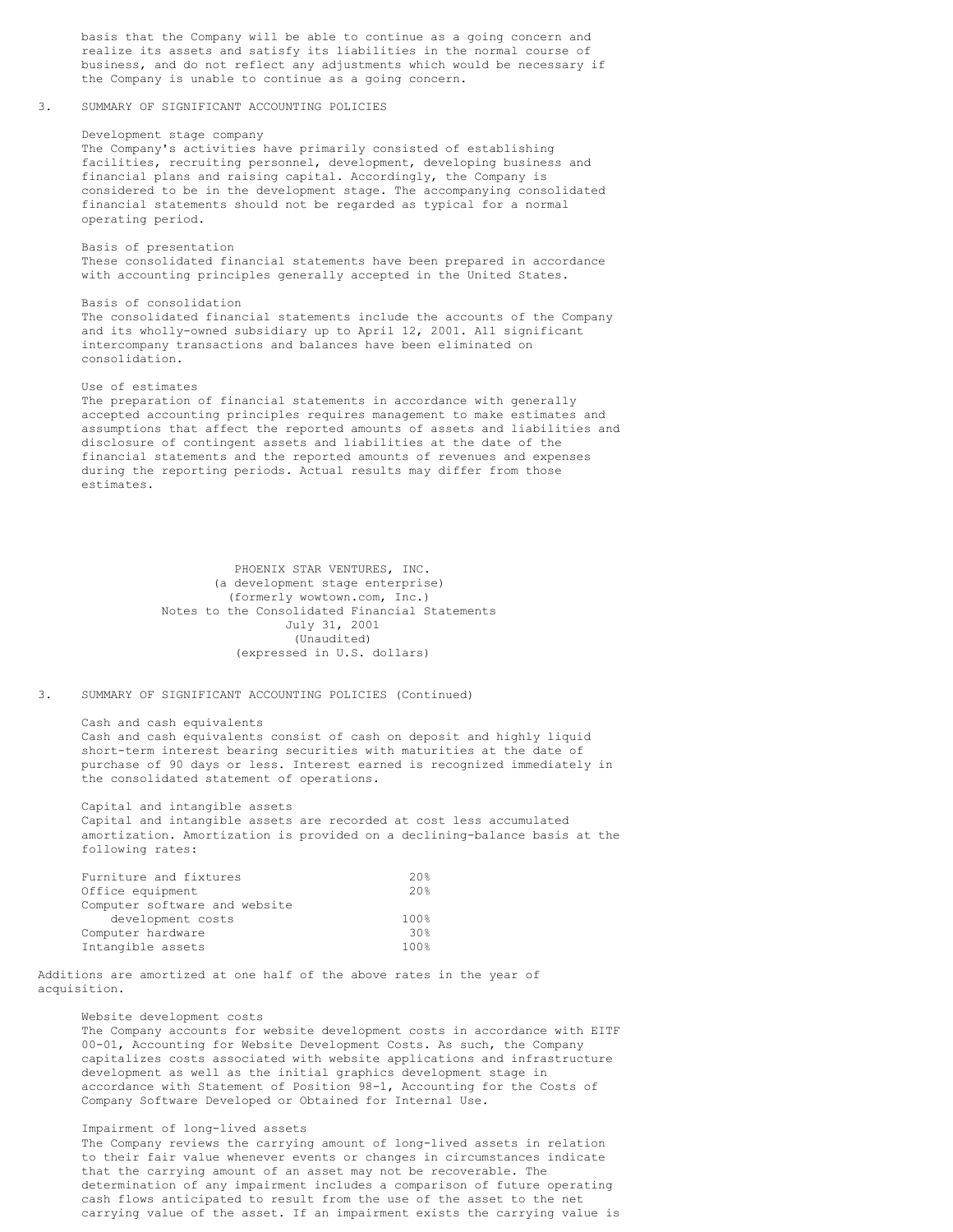written down to the fair value of the asset.

### Advertising costs The Company accounts for advertising costs in accordance with AICPA Statement of Position 93-7, Reporting on Advertising Costs, whereby costs are generally expensed as incurred except for television and radio advertisements, which are expensed, including related production costs, the first time the advertising takes place.

PHOENIX STAR VENTURES, INC. (a development stage enterprise) (formerly wowtown.com, Inc.) Notes to the Consolidated Financial Statements July 31, 2001 (Unaudited) (expressed in U.S. dollars)

### 3. SUMMARY OF SIGNIFICANT ACCOUNTING POLICIES (Continued)

Foreign currency translation and transactions The functional currency of the Company's operations located in countries other than the U.S. is generally the domestic currency. The consolidated financial statements are translated to U.S. dollars using the period-end exchange rate for assets and liabilities and average exchange rates for the period for revenues and expenses. Translation gains and losses are deferred and accumulated as a component of other comprehensive income in stockholders' equity. Net gains and losses resulting from foreign exchange transactions are included in the consolidated statement of operations.

#### Income taxes

Income taxes are accounted for using an asset and liability approach, which requires the recognition of taxes payable or refundable for the current period and deferred tax liabilities and assets for future tax consequences of events that have been recognized in the Company's consolidated financial statements or tax returns. The measurement of current and deferred tax liabilities and assets is based on provisions of enacted tax laws; the effects of future changes in tax laws or rates are not anticipated. The measurement of deferred tax assets is reduced, if necessary, by a valuation allowance, where, based on available evidence, the probability of realization of the deferred tax asset does not meet a more likely than not criterion.

#### Loss per share

Basic loss per share is computed by dividing loss for the period by the weighted average number of common shares outstanding for the period. Fully diluted loss per share reflects the potential dilution of securities by including other potential common stock, including convertible preferred shares, in the weighted average number of common shares outstanding for a period, if dilutive.

### Stock based compensation

The Company accounts for equity instruments issued in exchange for the receipt of goods or services from other than employees in accordance with SFAS No. 123 and the conclusions reached by the Emerging Issues Task Force in Issue No. 96-18, "Accounting for Equity Instruments That Are Issued to Other Than Employees for Acquiring or in Conjunction with Selling Goods or Services" (EITF 96-18). Costs are measured at the estimated fair market value of the consideration received or the estimated fair value of the equity instruments issued, whichever is more reliably measurable. The value of equity instruments issued for consideration other than employee services is determined on the earlier of a performance commitment or completion of performance by the provider of goods or services as defined by EITF 96-18.

> PHOENIX STAR VENTURES, INC. (a development stage enterprise) (formerly wowtown.com, Inc.) Notes to the Consolidated Financial Statements July 31, 2001 (Unaudited) (expressed in U.S. dollars)

| Three-month   | Three-month   |
|---------------|---------------|
| Period Ended  | Period Ended  |
| July 31, 2001 | July 31, 2000 |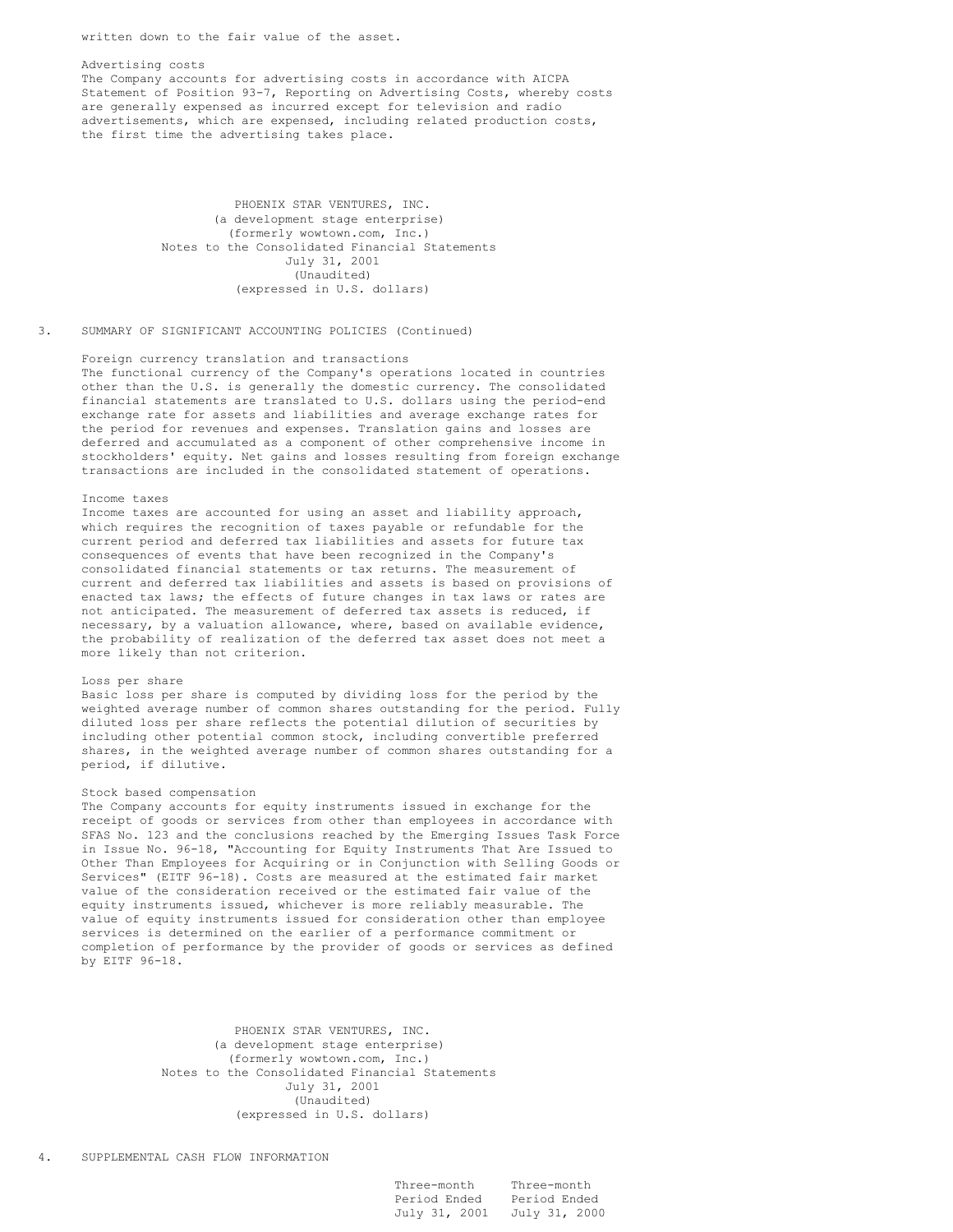| Cash received for interest                                   | S. | and the state of the state of | S. | 432     |
|--------------------------------------------------------------|----|-------------------------------|----|---------|
| Cash paid for interest                                       |    |                               |    | 1,729   |
| Common stock issued for marketing<br>and consulting services |    |                               |    | 225,000 |

#### 5. CAPITAL STOCK

Common stock

Holders of common shares are entitled to one vote per share and to share equally in any dividends declared and distributions in liquidation.

On May 30, 2000, 200,000 common shares were issued for \$150,000.

On June 12, 2000, 100,000 common shares were issued as payment for marketing services. The shares cannot be traded for a period of one year from the date of issuance.

On June 12, 2000, as payment for marketing services, the Company paid \$105,000 and issued 100,000 common shares. The shares cannot be traded for a period of one year from the date of issuance.

Both transactions on June 12, 2000 were recorded using the fair value of the Company's common shares as they are publicly traded. The market value of this security was \$1.13 per share on June 12, 2000.

The Company issued 30,000 common shares of the Company to a person who became an advisor to the Company. The market value of this security was \$1.25 per share on July 17, 2000. The shares cannot be traded for a period of one year from the date of issuance.

> PHOENIX STAR VENTURES, INC. (a development stage enterprise) (formerly wowtown.com, Inc.) Notes to the Consolidated Financial Statements July 31, 2001 (Unaudited) (expressed in U.S. dollars)

#### 5. CAPITAL STOCK (Continued)

Common stock (Continued)

On April 12, 2001, there was a reverse split of the Company's stock such that each five outstanding shares of the Company's common stock were converted into one share of common stock.

As a result of the sale of the subsidiary as described in Note 2, 1,900,000 post-rollback shares were acquired by the Company and cancelled.

Preferred stock

Each Series A preferred share may be converted, at the option of the holder, to common shares equal in number to the amount determined by dividing \$1,000 by the conversion price, which is 75% of the average closing bid price of the common shares for the ten trading days preceding the conversion date or \$2.00, whichever amount is less. In addition, all Series A preferred shares were to be automatically converted into shares of common stock on February 7, 2001 at the conversion price then in effect.

On May 30, 2000, 250 Series A preferred shares were converted into 390,747 common shares at a conversion price of \$0.64 per share.

Effective February 1, 2001, the Series A preferred shares converted to Series A-1 preferred shares. At the option of the holder, these preferred shares may be converted into common shares equal in number to the amount determined by dividing \$1,000 by the conversion price, which is 75% of the average closing bid price of the common shares for the ten trading days preceding the conversion date or \$2.00, whichever amount is less.

## 6. FINANCIAL INSTRUMENTS AND CONCENTRATIONS OF CREDIT RISK

The Company's financial instruments consist of accounts payable and advances from stockholder. It is management's opinion that the Company is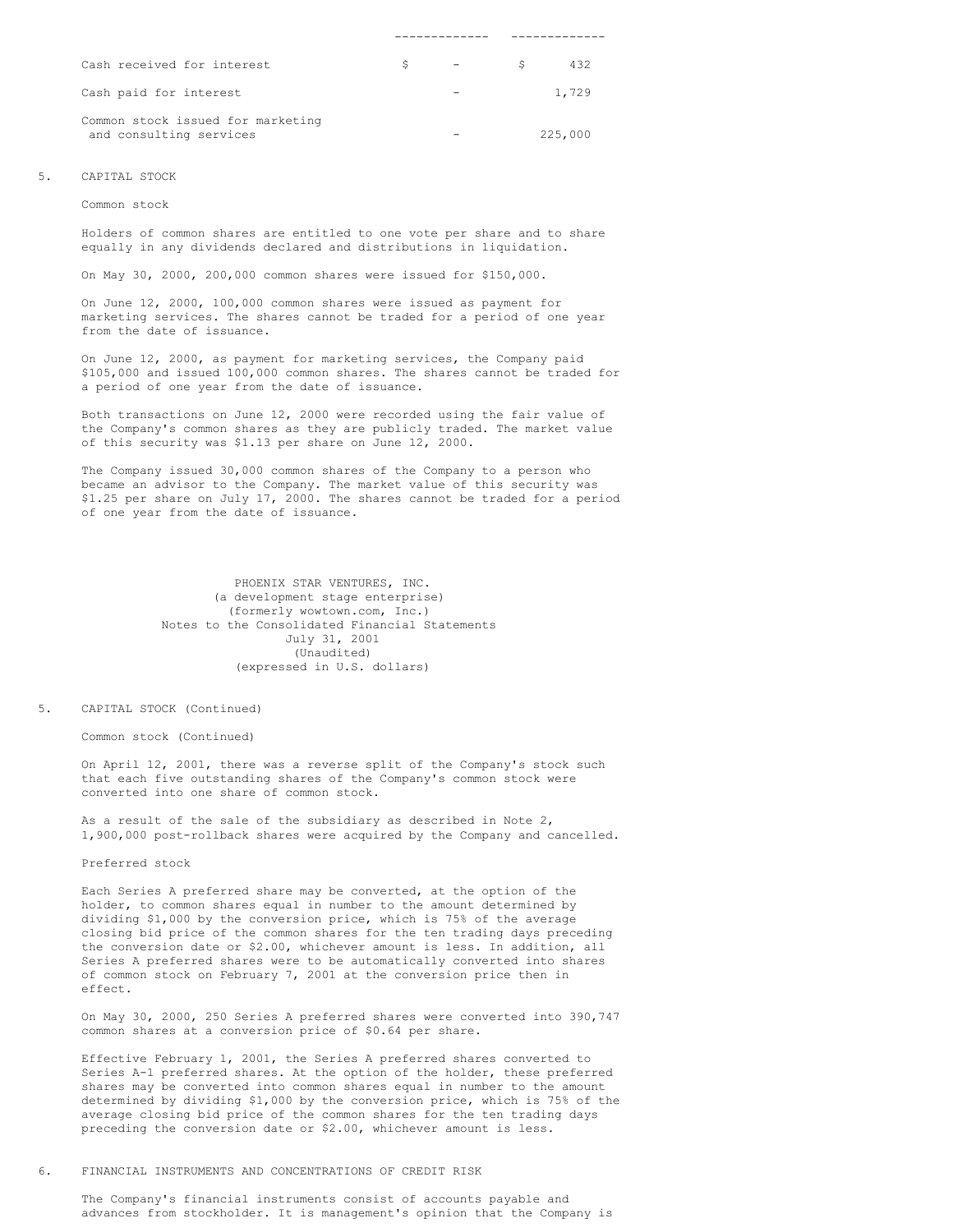not exposed to significant interest, currency or credit risks arising from these financial instruments. The fair value of these financial instruments approximate their carrying values.

> PHOENIX STAR VENTURES, INC. (a development stage enterprise) (formerly wowtown.com, Inc.) Notes to the Consolidated Financial Statements July 31, 2001 (Unaudited) (expressed in U.S. dollars)

#### 7. RELATED PARTY TRANSACTIONS

- a) Advances from stockholder include \$16,671 payable on demand and bearing interest at 10% and \$13,653 of accrued interest.
- b) During the current period, the Company incurred consulting fees in the amount \$3,120 to a director.
- 8. INCOME TAXES

The Company is subject to U.S. Federal income taxes.

As control of the Company changed on April 18, 2001, all net operating losses carried forward to that point are eliminated. Hence, there are no deferred tax assets.

### 9. DISCONTINUED OPERATIONS

As mentioned in Note 2, the Company has disposed of its subsidiary and hence discontinued its Internet web portal business. Financial data concerning this discontinued business are as follows:

|                                                                                                                                  |    | Three-month<br>Period Ended<br>July 31, 2001 | Three-month<br>Period Ended<br>July 31, 2000 |
|----------------------------------------------------------------------------------------------------------------------------------|----|----------------------------------------------|----------------------------------------------|
| Statement of Operations information<br>Operating expenses                                                                        | Ŝ  |                                              | (366, 171)<br>Ŝ.                             |
| Balance Sheet information - as of April 12, 2001<br>Other receivables<br>Prepaid expenses<br>Capital assets<br>Intangible assets | \$ | 5,021<br>160<br>13,037<br>6,127              |                                              |
| Total assets of discontinued<br>operations                                                                                       | Ŝ  | 24,345                                       |                                              |
| Accounts payable and accrued<br>liabilities<br>Advances payable                                                                  |    | \$198,413<br>30,419                          |                                              |
| Total liabilities of discontinued<br>operations                                                                                  |    | 228,832<br>-----------                       |                                              |

PHOENIX STAR VENTURES, INC. (a development stage enterprise) (formerly wowtown.com, Inc.) Notes to the Consolidated Financial Statements July 31, 2001 (Unaudited) (expressed in U.S. dollars)

### 10. CONTINGENT LIABILITIES

In connection with the sale of the subsidiary, the purchaser assumed responsibility for certain liabilities and commitments of the subsidiary. However, with many of these liabilities it is unclear as to who the creditors had contracted with. These liabilities total approximately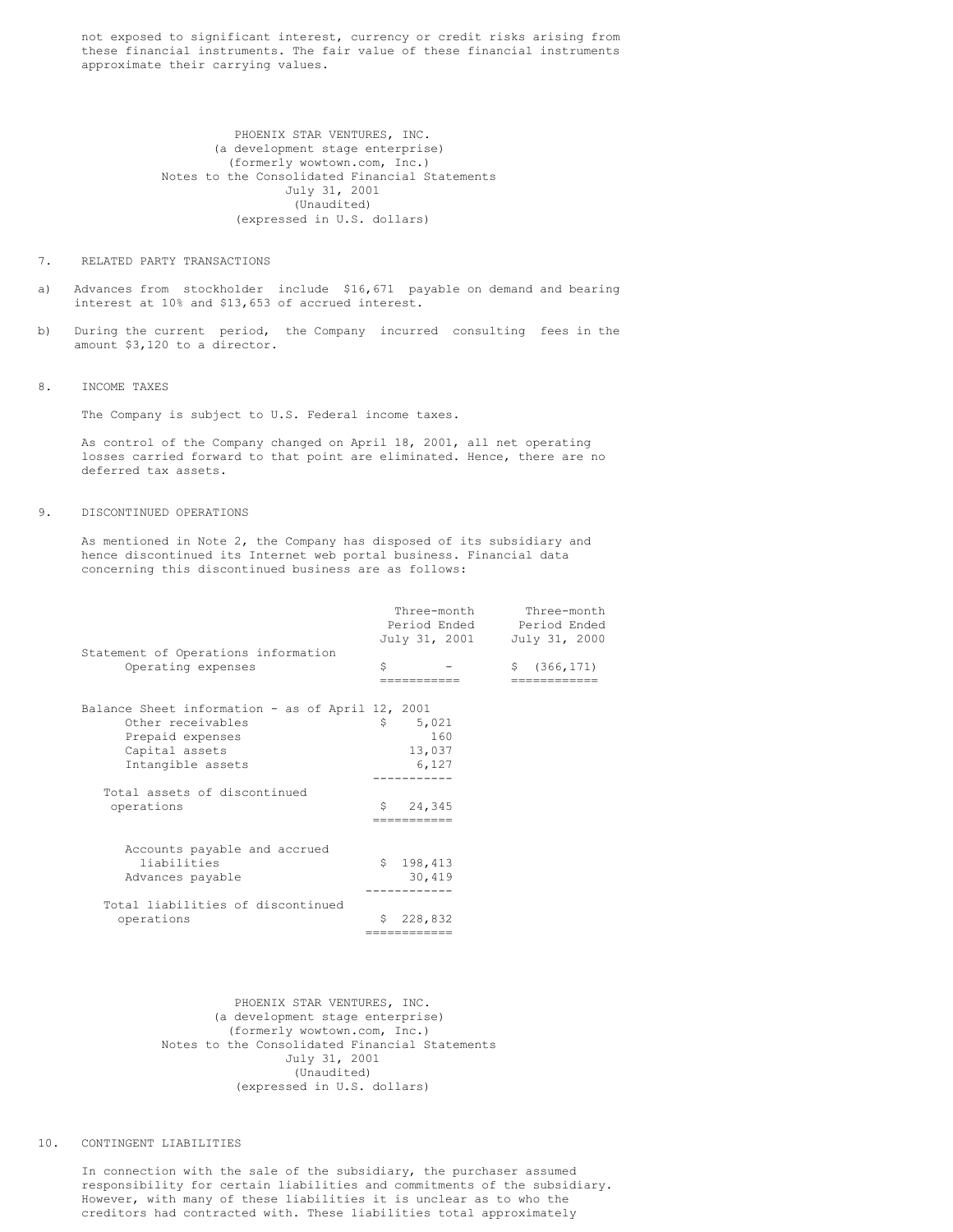\$105,000. The Company may be liable for all or some portion of this amount, depending on the purchaser's ability to discharge the liabilities and the legal obligations of the Company to a particular creditor.

### 11. COMMITMENTS

The Company is committed under an operating lease to monthly rental payments of \$2,610 until October 31, 2001. The Company's former subsidiary has agreed to assume this commitment, but should the subsidiary fail to meet these payments, the Company may be liable.

#### Item 2. Management's Discussion and Analysis or Plan of Operations

To simplify the language in this document, Phoenix Star Ventures, Inc. is referred to as "we" or the "Company".

#### Forward Looking Statements

This report contains various forward-looking statements that are based on our beliefs as well as assumptions made by and information currently available to us. When used in this prospectus, the words "believe", "expect", "anticipate", "estimate" and similar expressions are intended to identify forward-looking statements. Such statements may include statements regarding seeking business opportunities, payment of operating expenses, and the like, and are subject to certain risks, uncertainties and assumptions which could cause actual results to differ materially from our projections or estimates. Factors which could cause actual results to differ materially are discussed at length under the heading "Risk Factors". Should one or more of the enumerated risks or uncertainties materialize, or should underlying assumptions prove incorrect, actual results may vary materially from those anticipated, estimated or projected. Investors should not place undue reliance on forward-looking statements, all of which speak only as of the date made.

## Plan of Operations

On April 12, 2001 we disposed of all of the outstanding shares of wowtown.com (Nevada), Inc. and changed our name from wowtown.com, Inc. to Phoenix Star Ventures, Inc. in order to disassociate the Company from our previous business involving wowtown.com (Nevada), Inc.

The Company's business originally involved establishing websites which provided information regarding certain cities in the United States, Canada and other countries. Each website had a directory of restaurants, hotels, sporting events, entertainment, tourist attractions and similar information. Those wanting more information regarding a particular business establishment were linked directly to the particular establishment's website.

The Company expected to generate revenues from listing business establishments in the Company's directory, designing and maintaining websites for particular business establishments, and by displaying advertising on the Company's websites. However, the Company was unsuccessful in establishing the necessary base of business listings and very minimal revenue was earned. Marketing and development operations were suspended and the Company currently has no business activity.

We expect our expenses will decrease substantially over the next twelve months as on-going operations will be focused on searching out new business ventures for the Company.

We anticipate obtaining the capital which we will require through a combination of debt and equity financing. There is no assurance that we will be able to obtain capital we will need or that our estimates of our capital requirements will prove to be accurate. As of the date of this report we did not have any commitments from any source to provide additional capital.

#### Costs and Expenses

During the three months ended July 31, 2001, the Company has incurred costs of \$3,120 for management fees, \$4,763 for professional fees, and \$4,146 for office and other miscellaneous expenses.

# Liquidity and Capital Resources

During the three months ended July 31, 2001, the Company neither sold any equity securities nor issued any shares. Minimal corporate operations have been